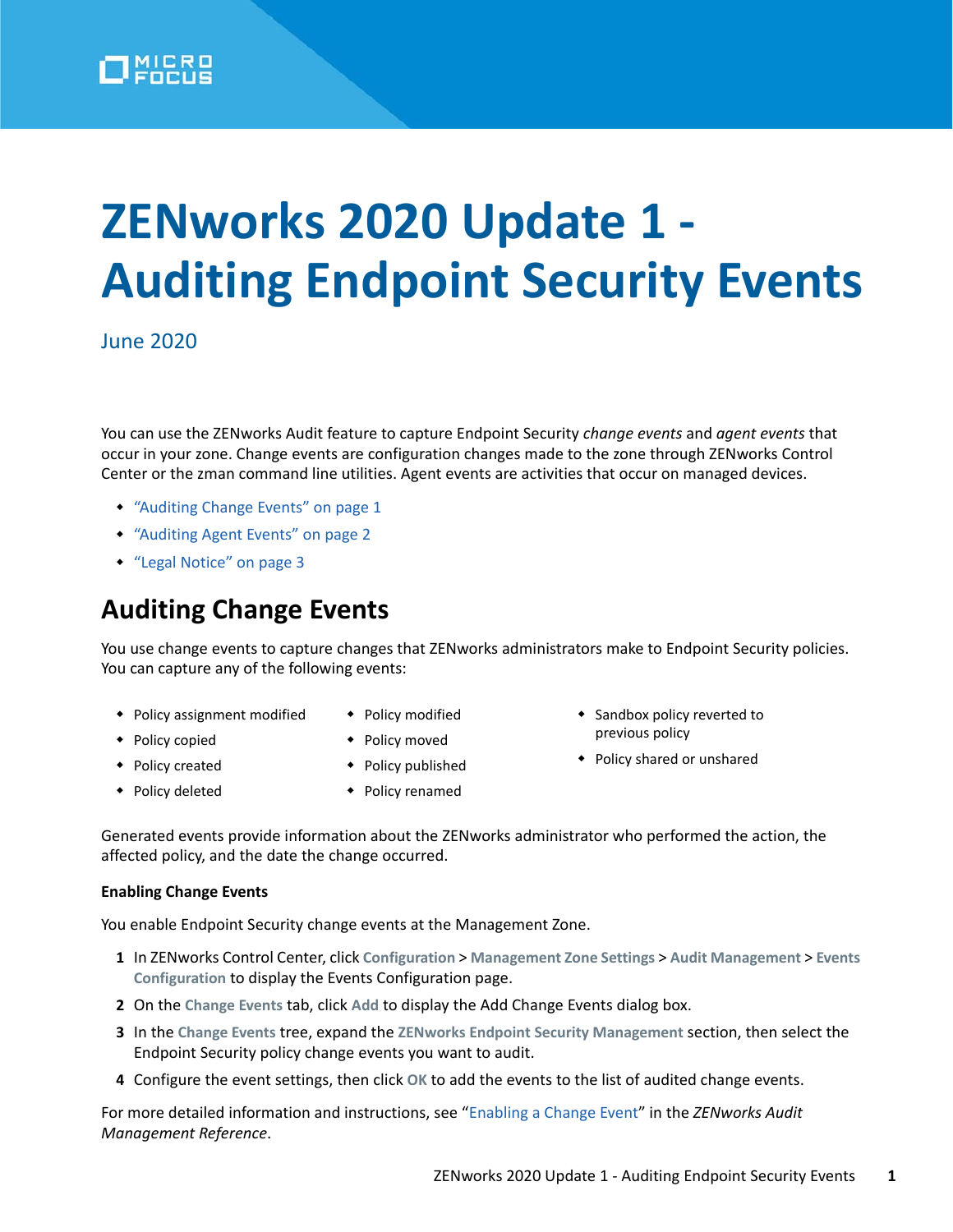#### **Viewing Generated Change Events**

- **1** In ZENworks Control Center, click **Audit and Messages**.
- **2** In the Zone Audit panel, use the **Dashboard** and **Events** tabs to view the audited events:
	- **Dashboard:** Shows a summary of the audited events. You can see key indicators about top events and impacted objects, and can drill into the specific events. By default, the dashboard shows you an overview of events in the last 4 hours. If you want to see more data, you can change the time period.
	- **Events:** Shows the change events being audited and the generated events. You can click a generated event to see its details. By default, the list shows the events generated in the last 4 hours. If you want to see more data, you can change the time period.

For more detailed information and instructions, see ["Viewing a Generated Change Event](https://www.novell.com/documentation/zenworks-2020/pdfdoc/zen_audit_management/zen_audit_management.pdf#b16qs25l)" in the *ZENworks Audit Management Reference*.

## <span id="page-1-0"></span>**Auditing Agent Events**

You use agent events to capture Endpoint Security events that occur on managed devices. You can capture any of the following events:

- Number of files copied to removable storage devices
- Details of file activity for removable storage devices
- Changes to the effective security policies
- Changes to the assigned network environment and security location

#### **Enabling Agent Events**

You enable Endpoint Security agent events at the Management Zone.

- **1** In ZENworks Control Center, click **Configuration** > **Management Zone Settings** > **Audit Management** > **Events Configuration** to display the Events Configuration page.
- **2** Click the Agent Events tab, then click **Add** to display the Add Change Events dialog box.
- **3** In the **Agent Events** tree, expand the **ZENworks Endpoint Security Management** section, then select the agent events you want to audit.
- **4** Configure the event settings, then click **OK** to add the events to the list of audited agent events.

For more detailed information and instructions, see ["Enabling a Change Event](https://www.novell.com/documentation/zenworks-2020/pdfdoc/zen_audit_management/zen_audit_management.pdf#b16qrf3y)" in the *ZENworks Audit Management Reference*.

#### **Viewing Generated Agent Events**

- **1** In ZENworks Control Center, click **Audit and Messages**.
- **2** In the Zone Audit panel, use the **Dashboard** and **Events** tabs to view the audited events:
	- **Dashboard:** Shows a summary of the audited events. You can see key indicators about top events and impacted objects, and can drill into the specific events. By default, the dashboard shows you an overview of events in the last 4 hours. If you want to see more data, you can change the time period.
	- **Events:** Shows the agent events being audited and the generated events. You can click a generated event to see its details. By default, the list shows the events generated in the last 4 hours. If you want to see more data, you can change the time period.